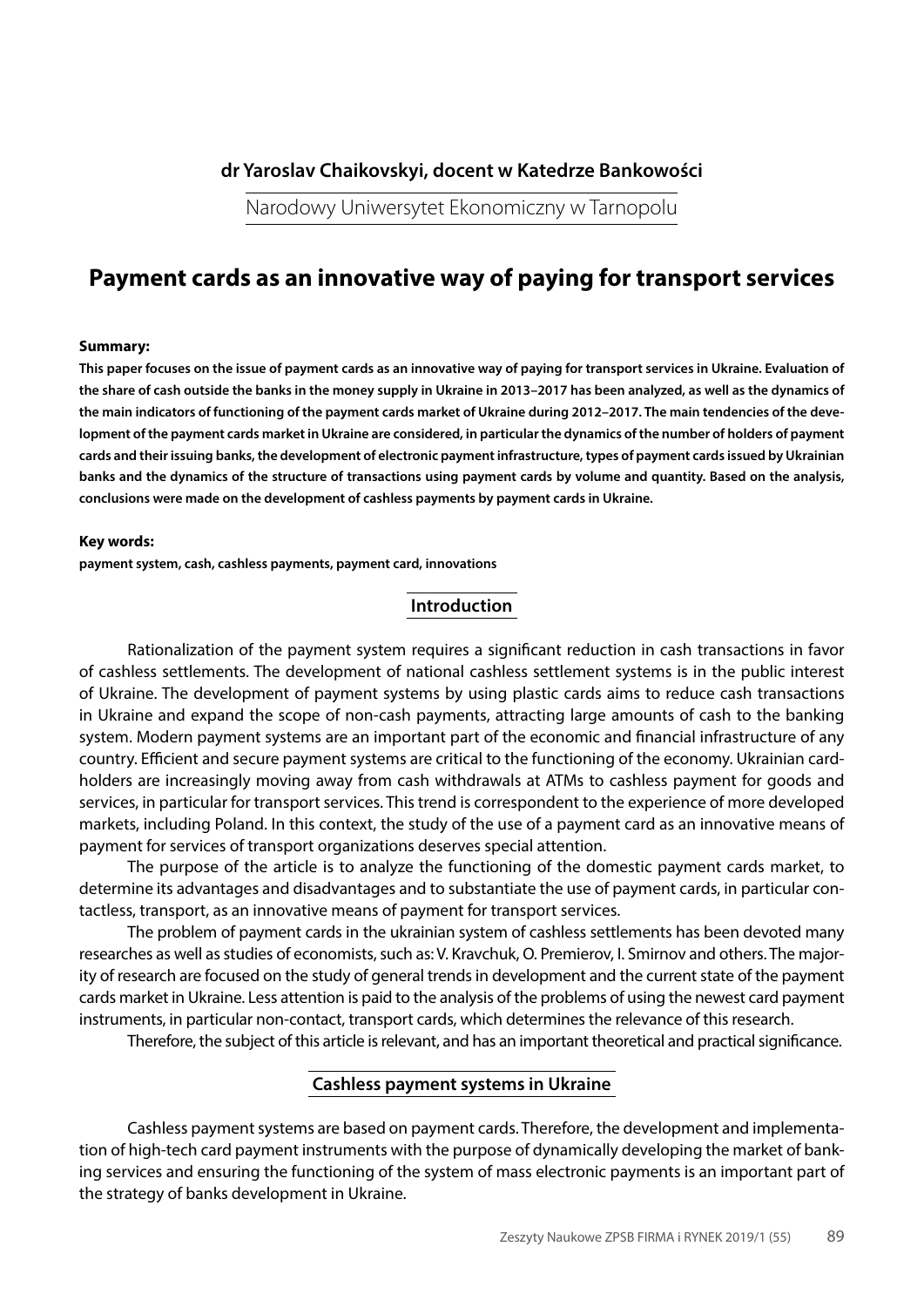The electronic payment market is changing rapidly. The processes of globalization and changes in the structure of the financial services sector require the continuous improvement and development of the electronic payment market. The rates of distribution and use of non-cash payment instruments differ significantly by country according to the peculiarities of the electronic payment market. In particular, legal, economic, technological and social factors influence the readiness to accept and use cards as means of payment, as well as determine the level of innovation in this area. However, it is necessary to highlight the main features of modern electronic payment systems.

Innovation and globalization are two of the main factors behind the emergence and change of payment instruments. Innovation is a major factor affecting the value of money transactions, costs and revenues from the use of new approaches to interaction between consumers and payment service providers, innovations that reduce the cost of consumers for payments for commercial, in particular transport, and financial transactions. Furthermore, innovations increase opportunities for conducting cashless operations in a more efficient and safer way, determine the demand and supply of new payment tools and services. At the same time, globalization and the expansion of cross-border activities create conditions for the rapid spread of these innovations around the world and lead to an increase in the interdependence of payment electronic systems of different countries<sup>1</sup>.

### **Development of cashless payment systems in Ukraine**

The main results of the development of cashless payment systems are the growth of consumption, increase in productivity and employment, reduction of expenses for conducting payment transactions and reduction of the share of the shadow economy. At the same time, cash use is accompanied by significant costs for all ecosystem entities, including retailers, transport organizations and consumers.

These advantages stimulate the use of electronic payment instruments. Payment cards, new types of electronic and mobile payments play an increasingly important role and actually replace cash. An increase in the number of transactions with payment cards, both in absolute terms and in percentage of GDP, is observed in most states, including Ukraine. One of the most characteristic features of modern payment systems is the decrease in cash use and the growing popularity of electronic payments. E-commerce offers significant benefits to both users and traders, transport organizations and may significantly alter economic activity and the social dimension in the future. Recent innovations in payment cards, in particular NFC PayPass, can become an important factor in the further expansion of cashless agreements<sup>2</sup>.

In Ukraine, the infrastructure of payment cards, the amount and number of non-cash transactions have sharply increased in recent years. The achieved scope of the payment cards market of Ukraine can further facilitate the use of payment cards, mainly for cashless payments.

In Ukraine, as in other countries, the development of the payment cards market is determined by competition with other types of mass payments, as well as investment in the infrastructure of the payment system. In addition, payment cards are the main retail non-cash payment instrument, and direct bank transfers, electronic money and PayBox payment terminals are used relatively often. However, cash remains the main means of conducting retail business operations and the main competitor of payment cards in the payment market. Thus, as of January 1, 2012, the share of cash in the total amount of money is 27.5% (Fig. 1). At the same time, the share of transferable accounts in banks that can be used for retail payments is relatively low at 22.2%<sup>3</sup>. The use of cash is stimulated by a high share of the shadow economy, as a significant proportion of contracts are currently made by the business unofficially. In addition, illegal payment of wages in cash is widespread and is carried out in envelopes. Retail stores, and transport companies also prefer to use cash, as it allows them to evade taxes.

<sup>&</sup>lt;sup>1</sup> V. Kravchuk, O. Premierova, Card payment market of Ukraine: International experience and national regulation. Analytical report, Kyiv 2012, p. 4.

<sup>2</sup> I. Smirnov, Y. Klymenko, Trends in the development of the payment card market in the banking sector, 2012.

<sup>&</sup>lt;sup>3</sup> Official site of the National Bank of Ukraine.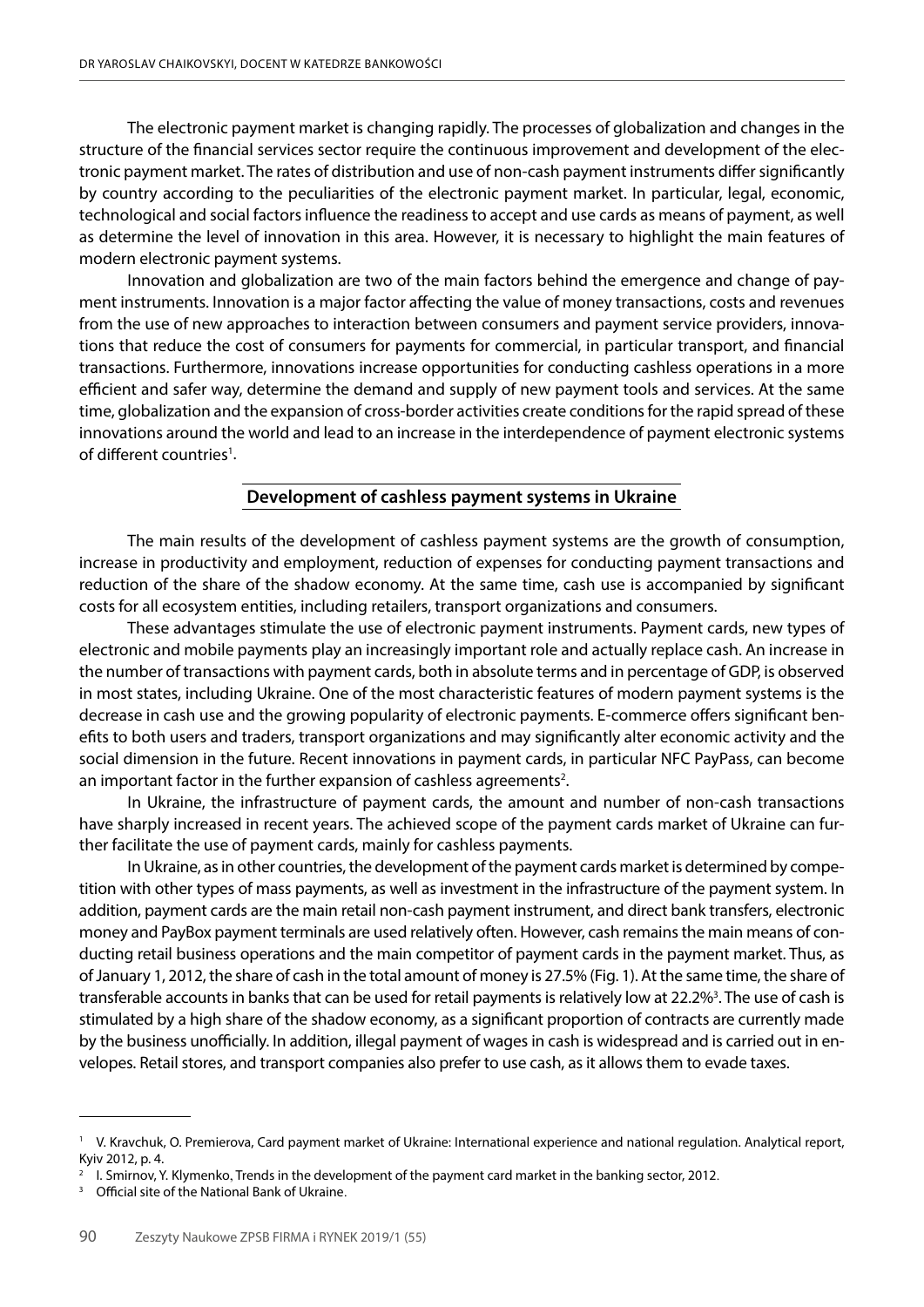According to preliminary calculations of the Ministry of Economic Development and Trade of Ukraine in 2017, the shadow economy constituted 32% of the official GDP, which is 3% less compared to the indicator of 2016 (35%)<sup>4</sup>.



**Figure 1. Money supply (M3), monetary aggregate M0 and its share in the money supply in Ukraine in 2013–2017** Source: own study based on statistical data from the official site of the National Bank of Ukraine<sup>5</sup>.

The high share of cash in money supply reflects the relatively low role of cashless payments in Ukraine. Nevertheless, there has been rapid growth of non-cash payments in the market of cards in Ukraine in recent years. Banks are increasingly offering cards under wage and social assistance projects, as well as marketing projects for the distribution of payment cards<sup>6</sup>.

Over the past six years, the payment infrastructure has been varied (Fig. 2). Due to the crisis of 2014–2015, many banks cancelled or reduced credit limits for payment cards, and reduced their marketing efforts. Consumer demand has also fallen, and banks have restricted the issuance of payment cards, and consumers have ceased to use some of the cards. In 2016–2017, the number of active cards grew, as banks resumed marketing research in the area of distribution of bank payment cards.



#### **Figure 2. Infrastructure of electronic payments in Ukraine**

Source: own study based on statistical data from the official site of the National Bank of Ukraine.

The official site of the National Bank of Ukraine.

General tendencies of the shadow economy in Ukraine. Ministry of Economic Development and Trade of Ukraine, p. 3.

V. Kravchuk, O. Premierova, op.cit., p. 41.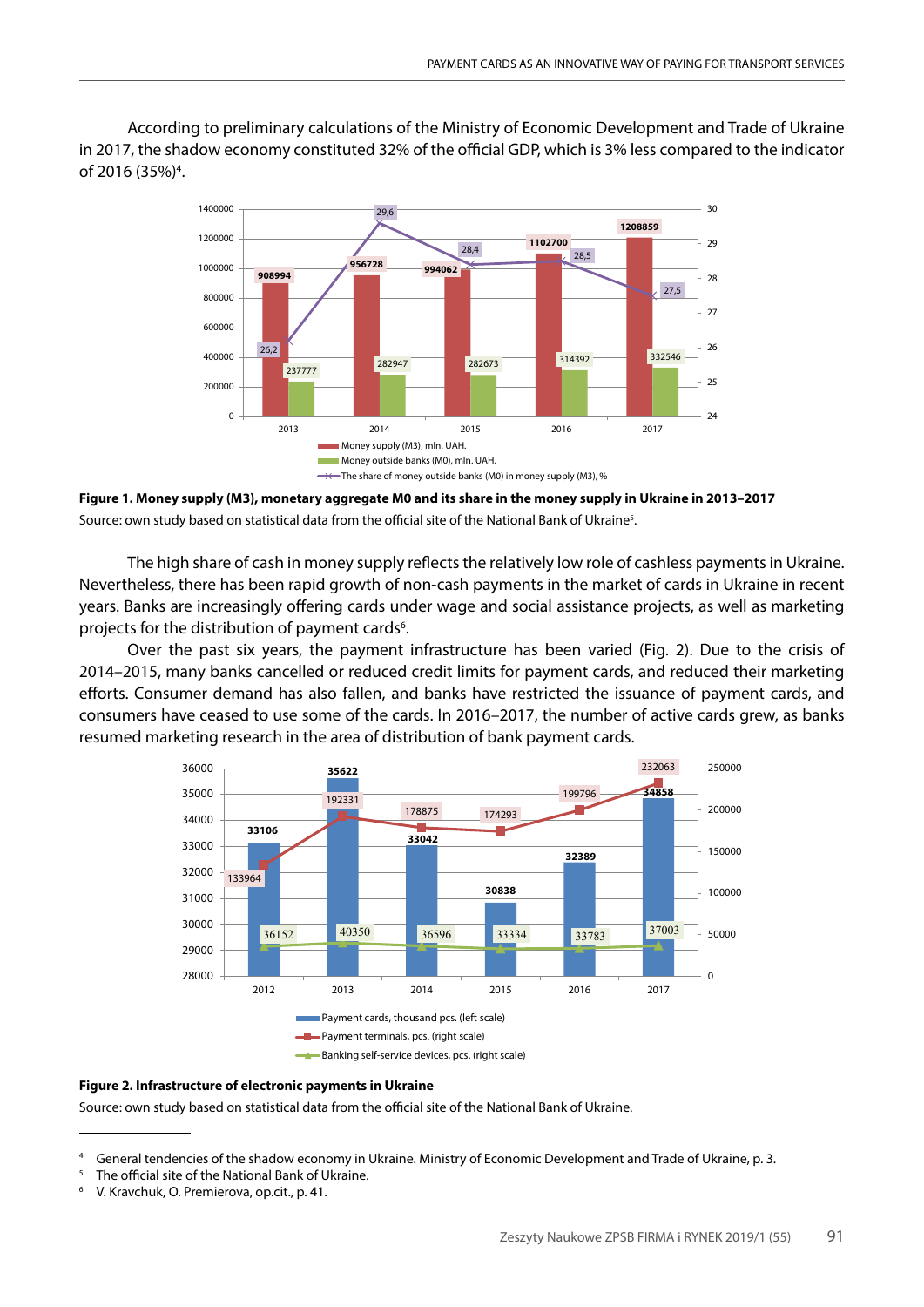The number of payment terminals and banking self-service devices for the analyzed period changed in the same way as the number of payment cards (Fig. 2). By 2015, the number of payment terminals had decreased due to the economic crisis. The reason for this was<sup>7</sup>:

- − the closure of many trading organizations;
- − reduction of household incomes and suspension of the majority of bank credit programs;
- − due to the economic downturn, some trade organizations began to work in the shadow economy, refusing to accept card payments.

According to the NBU, in 2017 in Ukraine there were 752 thousand units (37.7%) more noncontact banking payment cards (in 2016 by 542 thousand and 37.4%) - their number as of January 1, 2018 amounted to 2,721 thousand items (Table 1).

| <b>Total</b> | <b>Total</b> | With a magnetic stripe | With a magnetic stripe and a chip | <b>Contactless</b> | With a chip | <b>Contactless</b> |
|--------------|--------------|------------------------|-----------------------------------|--------------------|-------------|--------------------|
| 2013         | 35622        | 33277                  | 1536                              |                    | 623         | 17                 |
| 2014         | 33042        | 30009                  | 2370                              | 1090               | 416         | 0                  |
| 2015         | 30838        | 27586                  | 2766                              | 1406               | 194         | 45                 |
| 2016         | 32389        | 27994                  | 3876                              | 1987               | 74          | 6                  |
| 2017         | 34858        | 27202                  | 7407                              | 2721               | 24          | 24                 |

**Table 1. Types of payment cards issued by Ukrainian banks by types of stored information, thousand pcs**

Source: own study based on statistical data from the official site of the National Bank of Ukraine.

Thus, contactless cards are gaining in popularity. The participation of international companies "MasterCard", "Visa", and National Payment System "Ukrainian payment space" projects on introduction of cards for transport services payment promote this type of innovation.

For 2013–2017, payment card holders withdrew much more cash than before. At the same time, the share of cash withdrawals from the card significantly decreased. As a result, in 2017, the share of cashless payments amounted to 39.3% in volume and 74.8% in number (Table 2).

### **Table 2. Dynamics and structure of the amount and number of transactions using payment cards issued by Ukrainian banks in 2012-2017**

| <b>Years</b> | <b>Number of transactions</b> |                          |      |              |      | <b>Number of transactions</b> |                          |      |          |      |  |
|--------------|-------------------------------|--------------------------|------|--------------|------|-------------------------------|--------------------------|------|----------|------|--|
|              | <b>Total</b>                  | <b>Non-cash payments</b> |      | Cash         |      |                               | <b>Non-cash payments</b> |      | Cash     |      |  |
|              |                               | Mln.<br>UAH.             | $\%$ | Mln.<br>UAH. | $\%$ | Total                         | Mln. pcs.                | $\%$ | Mln. pcs | $\%$ |  |
| 2012         | 741480                        | 91583                    | 12,4 | 649897       | 87,6 | 1073                          | 348                      | 32,4 | 725      | 67,6 |  |
| 2013         | 916027                        | 159138                   | 17,4 | 756889       | 82,4 | 1339                          | 584                      | 43,6 | 755      | 56,4 |  |
| 2014         | 1019035                       | 255194                   | 25,0 | 763841       | 75,0 | 1573                          | 879                      | 55,9 | 693      | 44,1 |  |
| 2015         | 1232796                       | 384795                   | 31,2 | 848001       | 68,8 | 1965                          | 1287                     | 65,5 | 678      | 34,5 |  |
| 2016         | 1610260                       | 571275                   | 35,5 | 1038985      | 64,5 | 2513                          | 1775                     | 70,6 | 738      | 29,4 |  |
| 2017         | 2124678                       | 834957                   | 39,3 | 1289721      | 60,7 | 3091                          | 2311                     | 74.8 | 780      | 25,2 |  |

Source: own study based on statistical data from the official site of the National Bank of Ukraine.

<sup>7</sup> V. Kravchuk, O. Premierova, op. cit., p. 42.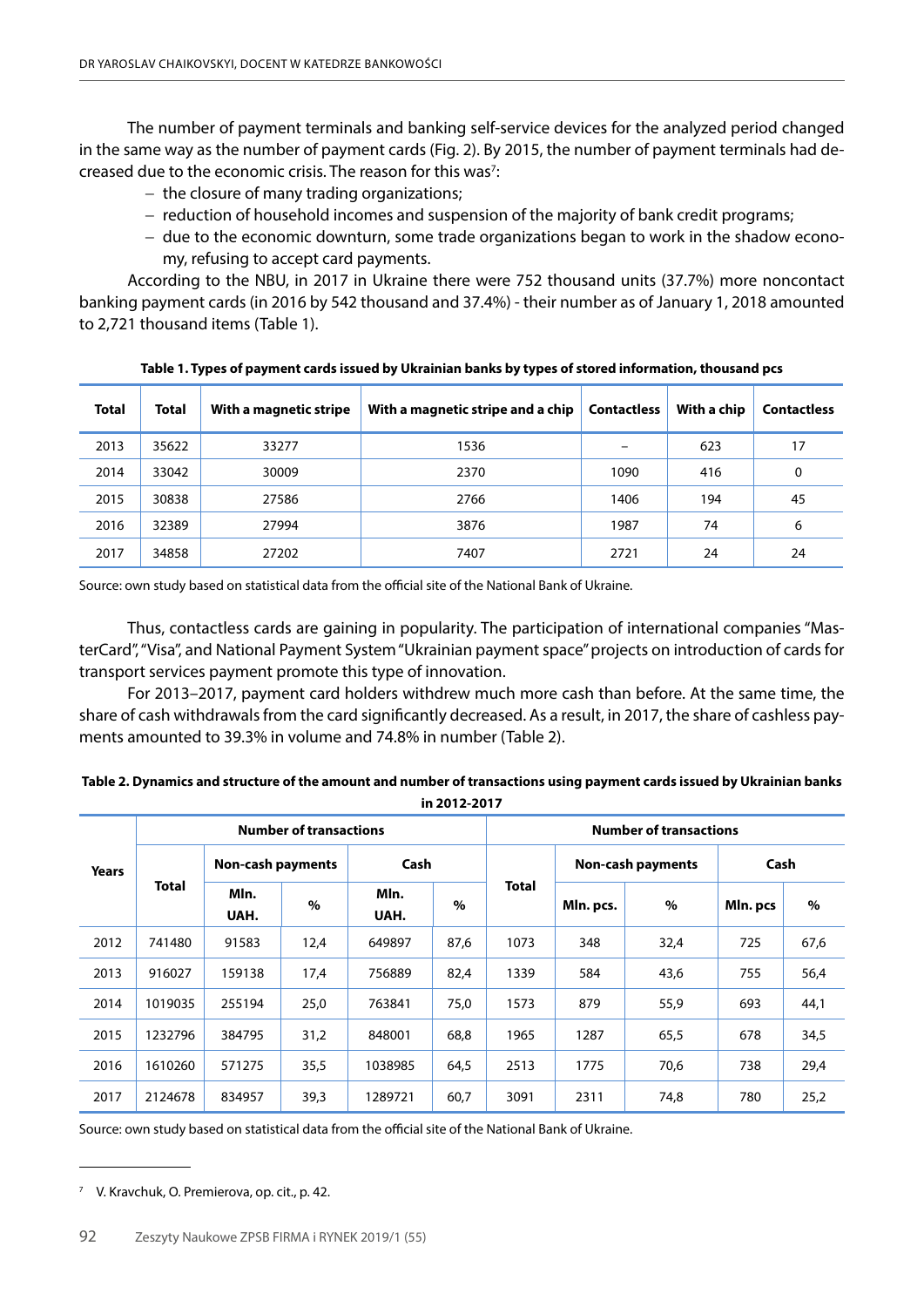# **Payment for transport services: experience of Western European countries**

Taking into account the experience of Western European countries, in particular Poland, the growth trend of non-cash transactions by payment cards will continue in the future, especially with the efforts of MasterCard, Visa and the National Payment System "Ukrainian Payment Area" to promote payments at outlets and in public transport<sup>8</sup>.

In our opinion, the strategic direction for the development of cashless agreements is the transport infrastructure. Automation of payment for transport services is an important direction for the development of transport companies<sup>9</sup>. On the one hand, the use of cashless settlements enables cities to reduce their cash circulation by public transport, and, on the other hand, makes it easier for passengers to pay for transport services.

Thus, in today's economic and financial crisis, the implementation of electronic tickets for national transport operators, city public transport companies and the intellectual transport system of Ukraine is relevant. On May 7, 2017, the Verkhovna Rada of Ukraine adopted Law No. 1812-VІІІ "On Amending Certain Legislative Acts of Ukraine on the Introduction of an Automated Registration System for the Payment of Fares in Urban Passenger Transport"10.

Most Ukrainian cities plan to introduce a system of automated collection of payment for transport services. At the same time there are cities, which have outbidded others in the implementation of electronic tickets<sup>11</sup>.

However, both the authorities of Ukrainian cities and carriers in particular are not ready to introduce an automated fare collection. Therefore, it is necessary both to develop and implement an automated collection of transport services at the national level and the conceptual, technical and organizational support of local authorities is expected.

The structure of tariffs and a system of subsidies should be revised and unified at the national level to simplify the scheme and direct subsidies to the recipients.

Innovations enable transport organizations to provide better and more convenient transportation services to customers who can take advantage of new innovative technologies and solutions, including a precise timetable, such as in Poland, cost-effective tariffs, better forecast for vehicles, etc.

On the other hand, transport service providers can optimize their activities to meet customer needs and be more cost-effective. Transport service providers can reduce their own costs and increase their revenues. Thus, an increase in revenues of transport organizations may be due to the better structure of tariffs, the automated collection of payment for transport services and the targeted system of distribution of subsidies to beneficiaries.

True information on demand for transport services helps to optimize costs for both the state and municipal authorities for the transport sector of the economy, which will achieve better results at lower costs and improve the quality of transport services to customers.

Considering the development of contactless technologies around the world, NFC mobile phones, various carrier devices and contactless bank cards, it seems advisable to use bank cards as an alternative to paying for transport services. The availability of infrastructure for accepting bank payment cards in public transport will be a catalyst for increasing the issue of contactless cards, which in the short term will allow the use of bank cards as a one-time trip. Moreover, cashless fares can act as a marketing tool in attracting tourists to cities.

As transport cards will be widespread among city residents, it is wise to have the technical ability to use the card data for other purposes. These transport cards will be used to pay for parking, bicycles hire, museums, theaters and other services provided to the city residents and guests. In order to ensure compatibility not only between transport organizations, but also other participants of the ecosystem, in particular

<sup>8</sup> Market of payment cards in Ukraine, 2018.

Pay a travel by contactless card MasterCard is now possible at all stations of the Kiev Metro, 2018.

<sup>10</sup> On amendments to certain legislative acts of Ukraine regarding the introduction of an automated payment system for the payment of fares in urban passenger transport, http://zakon.rada.gov.ua/laws/show/1812-19. (28.01.2019).

<sup>&</sup>lt;sup>11</sup> E-ticket system in Ukraine, p. 10.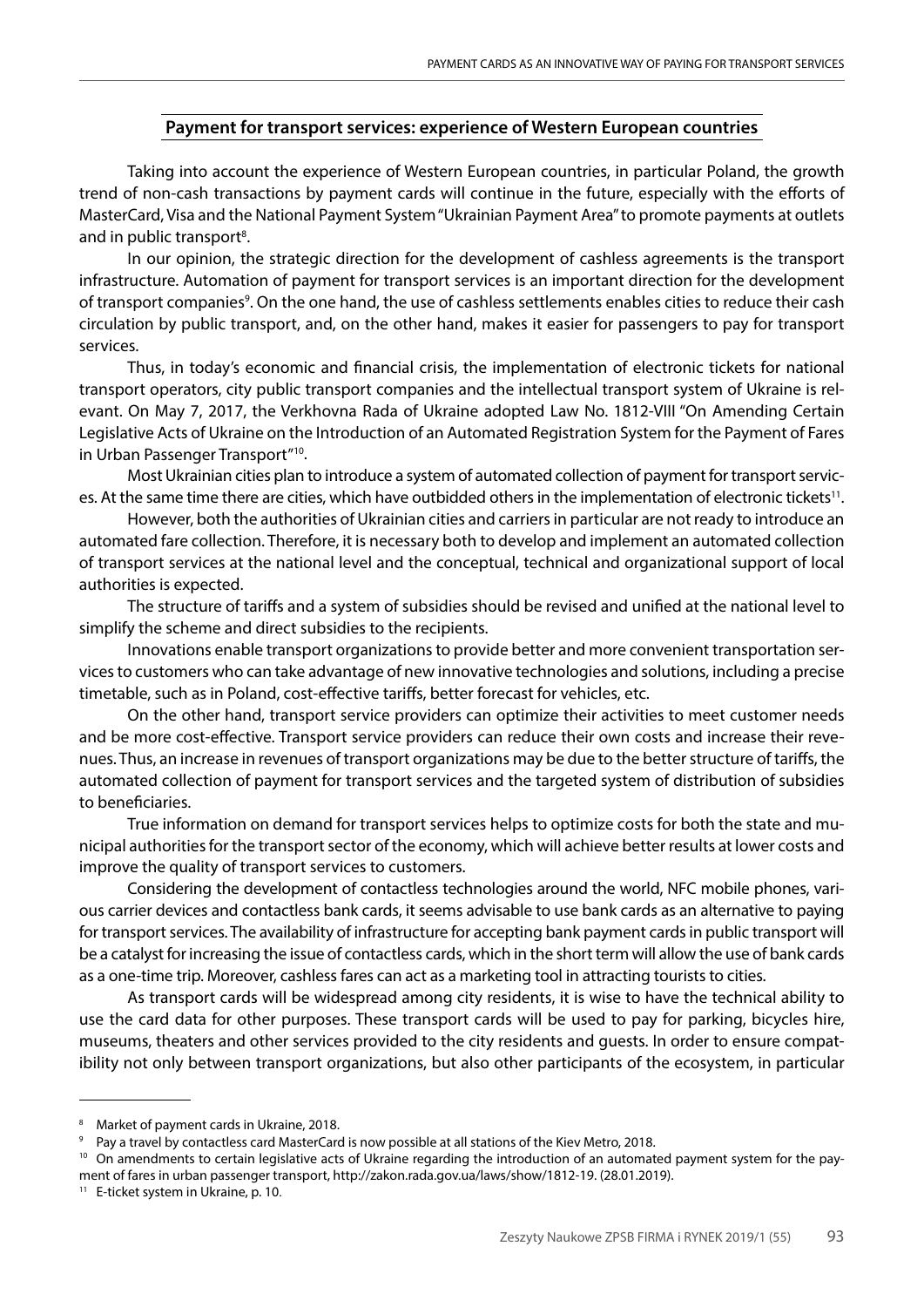transport service users, banking institutions, local and state authorities all sides of the ecosystem must adhere to the standards and global guidelines for the introduction of new services, including agreements by contactless payment cards<sup>12</sup>.

For citizens who are entitled to privileged trips by public transport, transport cards should include special fares.

An automated fiscal collection system should be built using contactless cards with adequate security against cards counterfeiting. This system should provide flexible ways to replenish transport cards. However, the cost of creating an additional transport card infrastructure should be minimized through the active use of remote service channels, in particular the Internet and mobile devices.

Since there may be problems with the use of mobile communication channels, an automated payment system should decide when paying a fare, that is, the best way is to use transport cards as stand-alone transport purses.

Disadvantages of using the system based on the principles of scanning QR-codes, which are intended to receive a one-time payment, are:

1) QR-based systems require on-line connections, and in view of the lack of stability of mobile communication channels in land transport, problems with the speed of the responses of transport servers may occur;

2) the cost of the equipment, which is capable of receiving QR-codes, much higher than the analogues that do not have this function;

3) tickets based on QR codes, without an on-line system, are easy to falsify. In order to check onetime paper tickets, it is also advisable to exclude different devices. Paper tickets use can neither verify the authenticity of the ticket, nor can it determine whether the document has been used. In the automated system of collecting fares with several carriers use of paper tickets does not allow to create a system of income distribution after the provision of services<sup>13</sup>.

Thus, in 2012-2017, the dynamics of issue and use of payment cards in Ukraine significantly changed. The use of payment cards in Ukraine is growing despite the economic and banking crises of 2014-2015. Payment cards are one of the non-cash payment instruments in Ukraine.

In 2012–2017, the balance of use of payment cards shifted towards cashless payments, as the number of cash withdrawal operations decreased in 2014-2015, and and amount of cash increased more slowly than the amount and number of cashless payments in 2012-2017. As a result, the share of cashless payments by the amount reached 39.3% on January 1, 2018, and by the number of non-cash payments since 2014 exceeded 50% and increased to 74.8% as of January 1, 2018.

Currently, the payment instrument market is divided between international payment systems, in particular MasterCard (68.3%), Visa (30.4%), as well as the National Payment System "Ukrainian Payment Area" (1.3%).

The launch of a joint project of the NBU together with MasterCard, Visa and "SPACE" for travel fares in public transport is another step towards widespread introduction of electronic agreements. The development of innovative convenient and interesting payment instruments for consumers will enable citizens to formulate cashless payments habits that are characteristic of developed countries, in particular Poland.

## **Conclusions**

Proposals for the transition from cash use to the development of cashless payments for transport services would reduce the volume of cash. The directions of development of cashless settlements are the introduction of the latest innovative technologies and use of contactless payment cards for fare payment in public transport.

Public transport in Ukraine is limited mainly to three traditional vehicles: trams, trolleybuses and buses in most urban areas. Public transport, taxis and buses in taxis mode are widely used. In the over-

 $12$  For travel in the Kiev subway now you can pay by contactless payment cards "PROSTIR".

<sup>&</sup>lt;sup>13</sup> Overview of the payment cards market and payment infrastructure of Ukraine for 2017. National Bank of Ukraine, 2018.